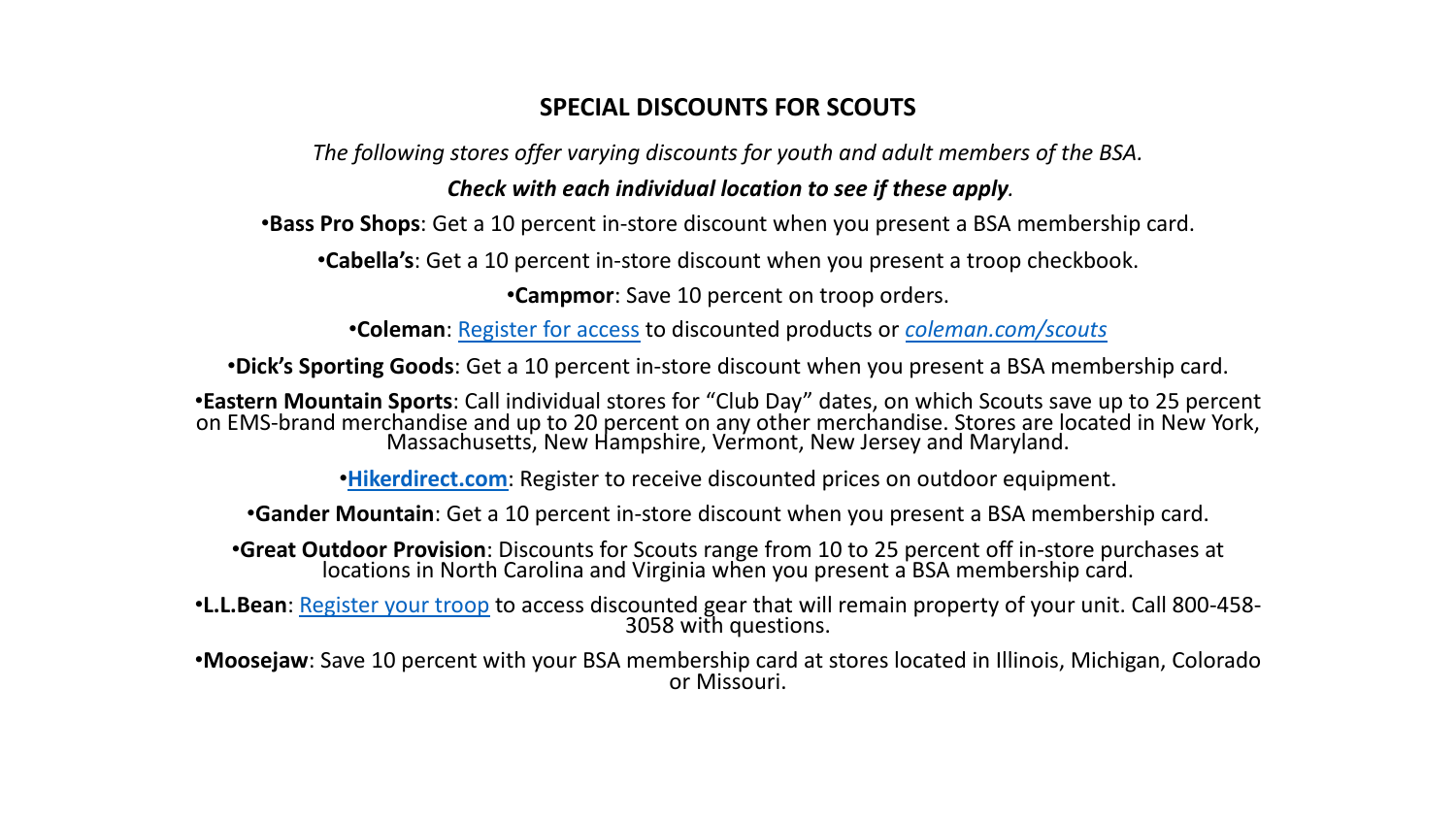## Take a look at the fo[llowing](http://gearx.com/) online cleara

•*[SteepandCheap.com](http://goswitchback.com/)*

•*Th[eClymb.c](http://goswitchback.com/)om*

Check out **used-gear websites**, such

•*GearTrade.com* •*FreeCycle.org* •*Craigslist.org* •*Ebay.com* •*GearX.com* •*GoSwitchback.com* •*REI.com*